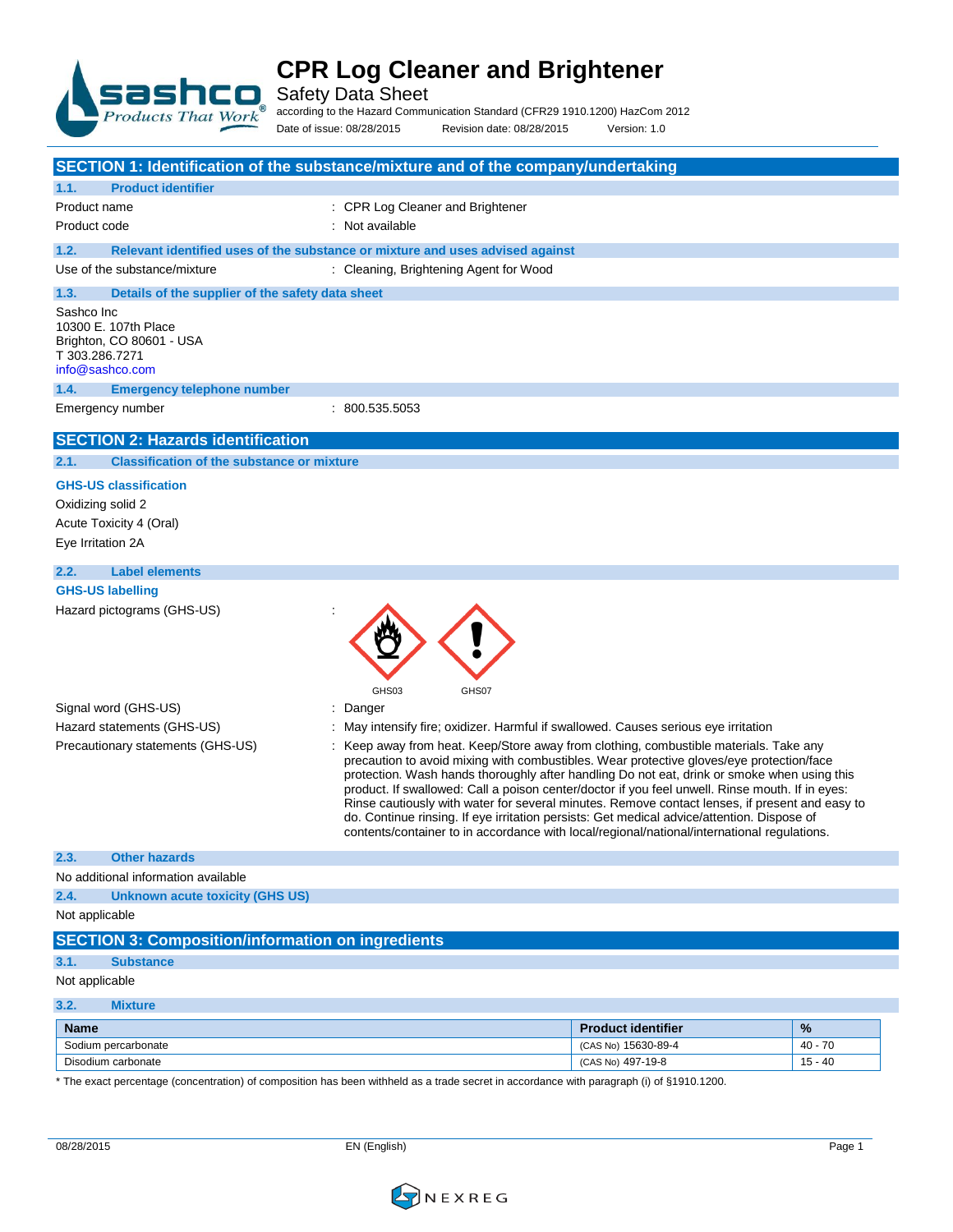Safety Data Sheet

according to the Hazard Communication Standard (CFR29 1910.1200) HazCom 2012

| <b>SECTION 4: First aid measures</b>                                               |                                                                                                                                                                                                                                                       |
|------------------------------------------------------------------------------------|-------------------------------------------------------------------------------------------------------------------------------------------------------------------------------------------------------------------------------------------------------|
| <b>Description of first aid measures</b><br>4.1.                                   |                                                                                                                                                                                                                                                       |
| First-aid measures after inhalation                                                | : If breathing is difficult, remove victim to fresh air and keep at rest in a position comfortable for<br>breathing. Get medical advice/attention if you feel unwell.                                                                                 |
| First-aid measures after skin contact                                              | : If irritation occurs, flush skin with plenty of water. Get medical attention if irritation persists.                                                                                                                                                |
| First-aid measures after eye contact                                               | : In case of contact, immediately flush eyes with plenty of water for at least 15 minutes. If easy to<br>do, remove contact lenses, if worn. If irritation persists, get medical attention.                                                           |
| First-aid measures after ingestion                                                 | If swallowed, do NOT induce vomiting unless directed to do so by medical personnel. Never<br>give anything by mouth to an unconscious person. Rinse mouth. Immediately call a POISON<br>CENTER or doctor/physician.                                   |
| 4.2.<br>Most important symptoms and effects, both acute and delayed                |                                                                                                                                                                                                                                                       |
| Symptoms/injuries after inhalation                                                 | : May cause respiratory tract irritation.                                                                                                                                                                                                             |
| Symptoms/injuries after skin contact                                               | May cause skin irritation. Symptoms may include redness, drying, defatting and cracking of the skin.                                                                                                                                                  |
| Symptoms/injuries after eye contact                                                | : Causes serious eye irritation. Symptoms may include discomfort or pain, excess blinking and<br>tear production, with marked redness and swelling of the conjunctiva.                                                                                |
| Symptoms/injuries after ingestion                                                  | : Harmful if swallowed. May cause stomach distress, nausea or vomiting.                                                                                                                                                                               |
| 4.3.<br>Indication of any immediate medical attention and special treatment needed |                                                                                                                                                                                                                                                       |
|                                                                                    | Symptoms may not appear immediately. In case of accident or if you feel unwell, seek medical advice immediately (show the label or SDS where possible).                                                                                               |
| <b>SECTION 5: Firefighting measures</b>                                            |                                                                                                                                                                                                                                                       |
| <b>Extinguishing media</b><br>5.1.                                                 |                                                                                                                                                                                                                                                       |
| Suitable extinguishing media                                                       | : CO2, foam or Water fog.                                                                                                                                                                                                                             |
| Unsuitable extinguishing media                                                     | : None known.                                                                                                                                                                                                                                         |
| 5.2.<br>Special hazards arising from the substance or mixture                      |                                                                                                                                                                                                                                                       |
| Fire hazard                                                                        | : May intensify fire; oxidiser. Products of combustion may include, and are not limited to: oxides of carbon.                                                                                                                                         |
| Explosion hazard                                                                   | : Heat may build pressure, rupturing closed containers, spreading fire and increasing risk of<br>burns and injuries.                                                                                                                                  |
| <b>Advice for firefighters</b><br>5.3.                                             |                                                                                                                                                                                                                                                       |
| Firefighting instructions                                                          | : Fight fire remotely due to the risk of explosion.                                                                                                                                                                                                   |
| Protection during firefighting                                                     | : Keep upwind of fire. Wear full fire fighting turn-out gear (full Bunker gear) and respiratory<br>protection (SCBA).                                                                                                                                 |
| <b>SECTION 6: Accidental release measures</b>                                      |                                                                                                                                                                                                                                                       |
| 6.1.<br>Personal precautions, protective equipment and emergency procedures        |                                                                                                                                                                                                                                                       |
| General measures                                                                   | : Use personal protection recommended in Section 8. Isolate the hazard area and deny entry to<br>unnecessary and unprotected personnel.                                                                                                               |
| 6.2.<br>Methods and material for containment and cleaning up                       |                                                                                                                                                                                                                                                       |
| For containment                                                                    | : Contain and/or absorb spill with inert material (e.g. sand, vermiculite), then place in a suitable<br>container. Do not flush to sewer or allow to enter waterways. Use appropriate Personal<br>Protective Equipment (PPE).                         |
| Methods for cleaning up                                                            | : Scoop up material and place in a disposal container.                                                                                                                                                                                                |
| 6.3.<br><b>Reference to other sections</b>                                         |                                                                                                                                                                                                                                                       |
|                                                                                    | See section 8 for further information on protective clothing and equipment and section 13 for advice on waste disposal.                                                                                                                               |
| <b>SECTION 7: Handling and storage</b>                                             |                                                                                                                                                                                                                                                       |
| 7.1.<br><b>Precautions for safe handling</b>                                       |                                                                                                                                                                                                                                                       |
| Additional hazards when processed                                                  | : Hazardous waste due to potential risk of explosion.                                                                                                                                                                                                 |
| Precautions for safe handling                                                      | : Avoid contact with skin and eyes. Avoid breathing dust. Do not swallow. Handle and open<br>container with care. When using do not eat, drink or smoke. Take any precaution to avoid<br>mixing with combustibles. Use only in well-ventilated areas. |
| Hygiene measures                                                                   | : Launder contaminated clothing before reuse. Wash hands before eating, drinking, or smoking.                                                                                                                                                         |
| 7.2.<br>Conditions for safe storage, including any incompatibilities               |                                                                                                                                                                                                                                                       |
| Technical measures                                                                 | : Proper grounding procedures to avoid static electricity should be followed.                                                                                                                                                                         |
| Storage conditions                                                                 | : Keep out of the reach of children. Keep container tightly closed. Keep in fireproof place. Store<br>at room temperature away from direct sunlight or other heat sources.                                                                            |

08/28/2015 EN (English) 2/5

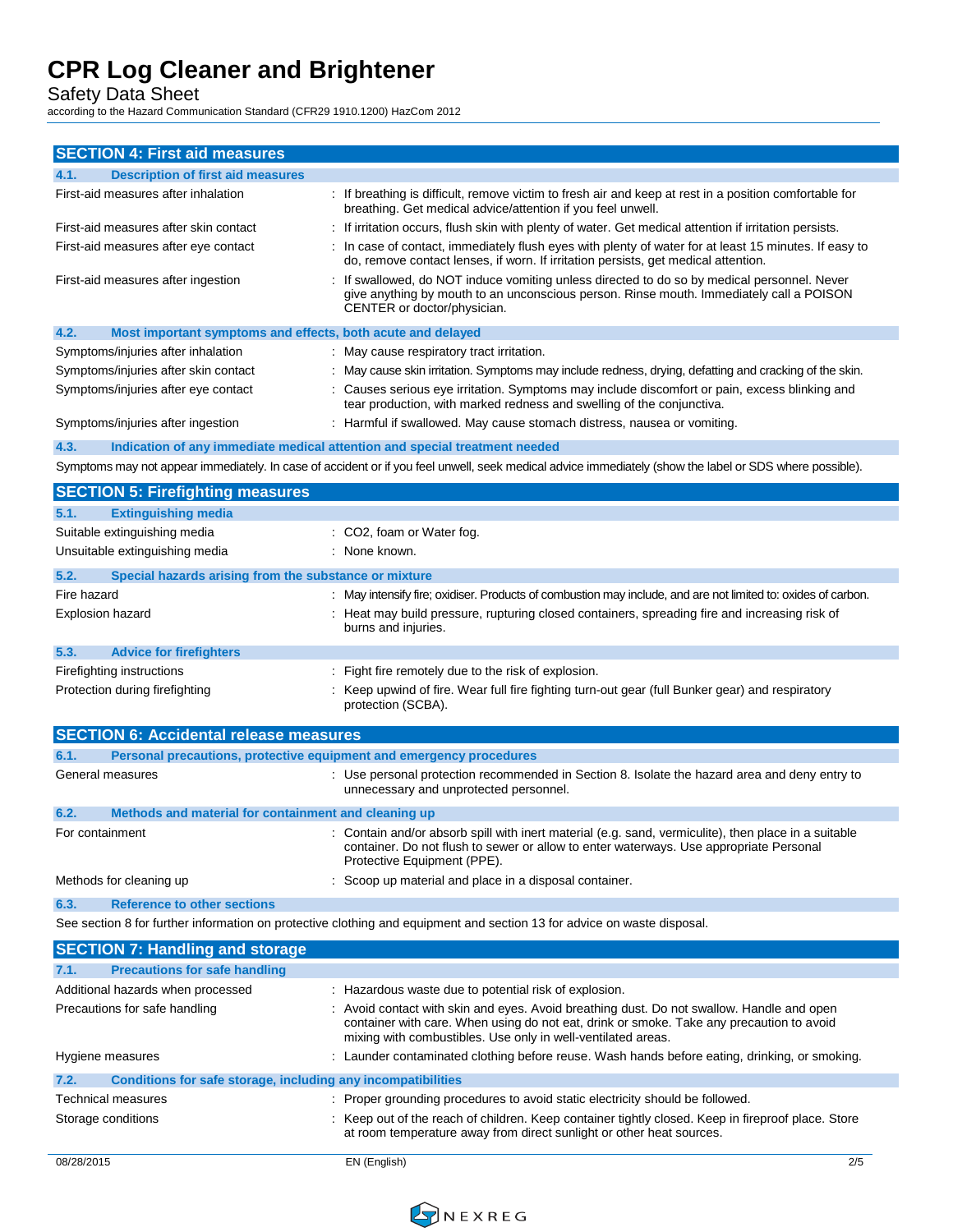Safety Data Sheet

according to the Hazard Communication Standard (CFR29 1910.1200) HazCom 2012

Incompatible materials : Heat sources. Combustible materials. Strong oxidizers.

| 7.3.                             | <b>Specific end use(s)</b> |                                                         |
|----------------------------------|----------------------------|---------------------------------------------------------|
| Not available.                   |                            |                                                         |
|                                  |                            | <b>SECTION 8: Exposure controls/personal protection</b> |
| 8.1.                             | <b>Control parameters</b>  |                                                         |
| Sodium percarbonate (15630-89-4) |                            |                                                         |
| <b>ACGIH</b>                     |                            | Not applicable                                          |
| <b>OSHA</b>                      |                            | Not applicable                                          |
| Disodium carbonate (497-19-8)    |                            |                                                         |
| <b>ACGIH</b>                     |                            | Not applicable                                          |
| <b>OSHA</b>                      |                            | Not applicable                                          |

| 8.2. | <b>Exposure controls</b>         |                                                                                                                                                                                                         |
|------|----------------------------------|---------------------------------------------------------------------------------------------------------------------------------------------------------------------------------------------------------|
|      | Appropriate engineering controls | : Use ventilation adequate to keep exposures (airborne levels of dust, fume, vapor, etc.) below<br>recommended exposure limits.                                                                         |
|      | Hand protection                  | : Wear chemically resistant protective gloves.                                                                                                                                                          |
|      | Eye protection                   | : Wear safety glasses with side shields or goggles.                                                                                                                                                     |
|      | Skin and body protection         | : Wear suitable protective clothing.                                                                                                                                                                    |
|      | Respiratory protection           | : In case of insufficient ventilation to maintain airborne fly ash levels below the exposure limits,<br>wear suitable NIOSH-approved, properly fitted respiratory equipment.                            |
|      | Environmental exposure controls  | : Maintain levels below Community environmental protection thresholds.                                                                                                                                  |
|      | Other information                | : Do not eat, smoke or drink where material is handled, processed or stored. Wash hands carefully<br>before eating or smoking. Handle according to established industrial hygiene and safety practices. |

| <b>SECTION 9: Physical and chemical properties</b> |
|----------------------------------------------------|
|----------------------------------------------------|

| 9.1.<br>Information on basic physical and chemical properties |                                 |
|---------------------------------------------------------------|---------------------------------|
| Physical state                                                | : Solid                         |
| Appearance                                                    | : Powder                        |
| Colour                                                        | $:$ white                       |
| Odour                                                         | : No odor                       |
| Odour threshold                                               | : No data available             |
| pH in a 10% solution                                          | : 10.5                          |
| Melting point                                                 | : No data available             |
| Freezing point                                                | : No data available             |
| Boiling point                                                 | : No data available             |
| Flash point                                                   | : No data available             |
| Relative evaporation rate (butylacetate=1)                    | : No data available             |
| Flammability (solid, gas)                                     | : Not flammable                 |
| <b>Explosive limits</b>                                       | : No data available             |
| Explosive properties                                          | : No data available             |
| Oxidising properties                                          | : May intensify fire; oxidiser. |
| Vapour pressure                                               | : No data available             |
| Relative density                                              | $: 1.3$ (Bulk density)          |
| Relative vapour density at 20 °C                              | : No data available             |
| Solubility                                                    | : No data available             |
| Partition coefficient: n-octanol/water                        | : No data available             |
| Auto-ignition temperature                                     | : No data available             |
| Decomposition temperature                                     | : No data available             |
| Viscosity                                                     | : No data available             |
| Viscosity, kinematic                                          | : No data available             |
| Viscosity, dynamic                                            | : No data available             |
|                                                               |                                 |

08/28/2015 EN (English) 3/5

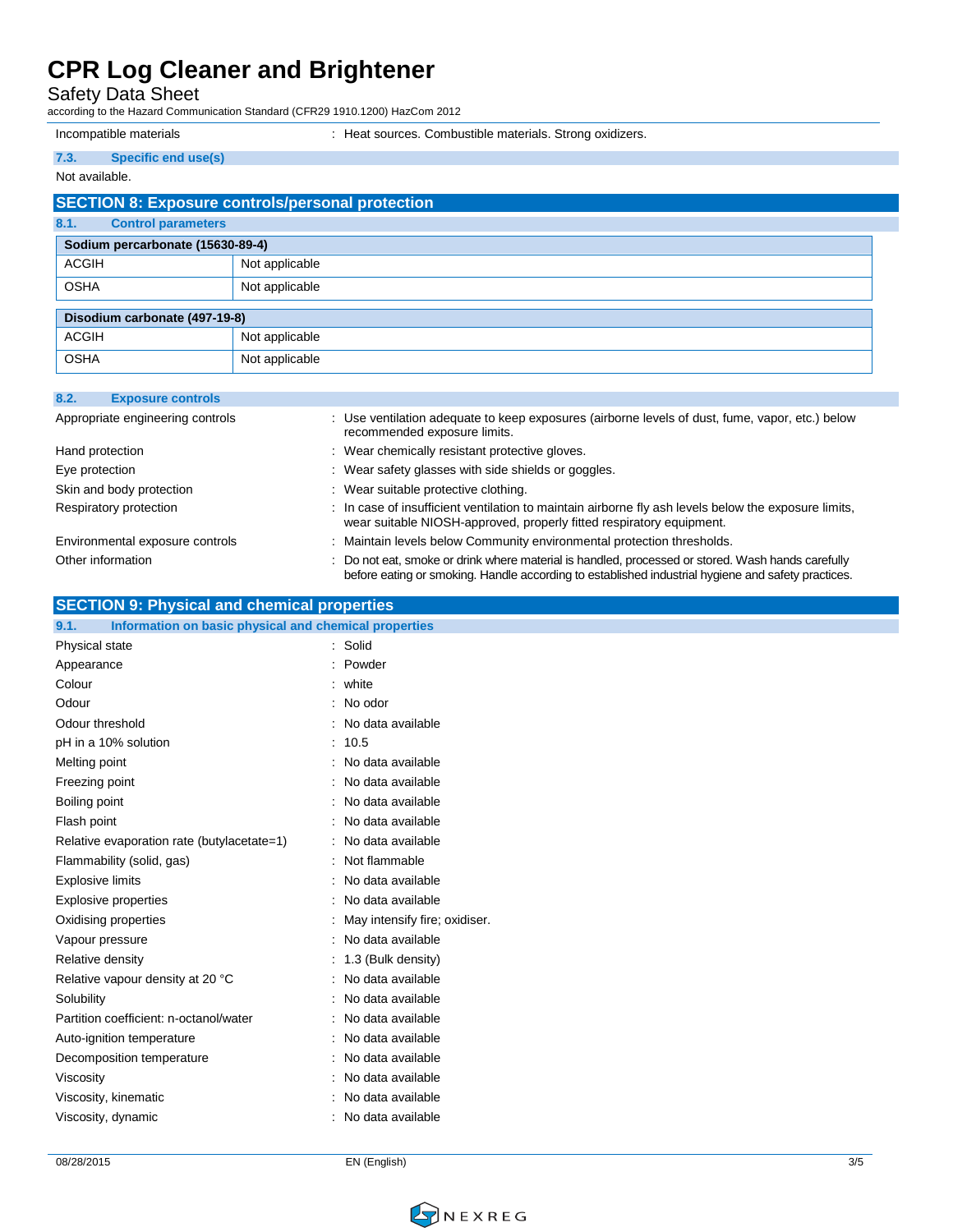Safety Data Sheet

according to the Hazard Communication Standard (CFR29 1910.1200) HazCom 2012

| <b>Other information</b><br>9.2.                                                                         |                                                                                                                                                                        |
|----------------------------------------------------------------------------------------------------------|------------------------------------------------------------------------------------------------------------------------------------------------------------------------|
| No additional information available                                                                      |                                                                                                                                                                        |
| <b>SECTION 10: Stability and reactivity</b>                                                              |                                                                                                                                                                        |
| 10.1.<br><b>Reactivity</b>                                                                               |                                                                                                                                                                        |
| No dangerous reaction known under conditions of normal use.                                              |                                                                                                                                                                        |
| 10.2.<br><b>Chemical stability</b>                                                                       |                                                                                                                                                                        |
| Stable under normal storage conditions. May intensify fire; oxidizer.                                    |                                                                                                                                                                        |
| 10.3.                                                                                                    |                                                                                                                                                                        |
| <b>Possibility of hazardous reactions</b><br>No dangerous reaction known under conditions of normal use. |                                                                                                                                                                        |
|                                                                                                          |                                                                                                                                                                        |
| 10.4.<br><b>Conditions to avoid</b>                                                                      |                                                                                                                                                                        |
| Heat. Incompatible materials.                                                                            |                                                                                                                                                                        |
| 10.5.<br><b>Incompatible materials</b>                                                                   |                                                                                                                                                                        |
| Strong oxidizers.                                                                                        |                                                                                                                                                                        |
| 10.6.<br><b>Hazardous decomposition products</b>                                                         |                                                                                                                                                                        |
| May include, and are not limited to: oxides of carbon.                                                   |                                                                                                                                                                        |
| <b>SECTION 11: Toxicological information</b>                                                             |                                                                                                                                                                        |
| <b>Information on toxicological effects</b><br>11.1.                                                     |                                                                                                                                                                        |
| <b>Acute toxicity</b>                                                                                    | : Harmful if swallowed.                                                                                                                                                |
|                                                                                                          |                                                                                                                                                                        |
| <b>CPR Log Cleaner and Brightener</b>                                                                    |                                                                                                                                                                        |
| LD50 oral rat                                                                                            | > 300 but ≤ 2000 mg/kg                                                                                                                                                 |
| LD50 dermal rabbit                                                                                       | No data available                                                                                                                                                      |
| LC50 inhalation rat                                                                                      | No data available                                                                                                                                                      |
| Sodium percarbonate (15630-89-4)                                                                         |                                                                                                                                                                        |
| LD50 oral rat                                                                                            | 1034 mg/kg                                                                                                                                                             |
| Disodium carbonate (497-19-8)                                                                            |                                                                                                                                                                        |
| LD50 oral rat                                                                                            | 4090 mg/kg                                                                                                                                                             |
| LC50 inhalation rat                                                                                      | 2300 mg/m <sup>3</sup> /2h                                                                                                                                             |
| Skin corrosion/irritation                                                                                | Based on available data, the classification criteria are not met.                                                                                                      |
| Serious eye damage/irritation                                                                            | Causes serious eye irritation.                                                                                                                                         |
| Respiratory or skin sensitisation                                                                        | Based on available data, the classification criteria are not met.                                                                                                      |
| Germ cell mutagenicity                                                                                   | Based on available data, the classification criteria are not met.                                                                                                      |
|                                                                                                          | Based on available data, the classification criteria are not met.                                                                                                      |
| Carcinogenicity                                                                                          | Based on available data, the classification criteria are not met.                                                                                                      |
| Reproductive toxicity                                                                                    | : Based on available data, the classification criteria are not met.                                                                                                    |
| Specific target organ toxicity (single exposure)                                                         | Based on available data, the classification criteria are not met.                                                                                                      |
| Specific target organ toxicity (repeated exposure)                                                       | Based on available data, the classification criteria are not met.                                                                                                      |
| Aspiration hazard                                                                                        | : Based on available data, the classification criteria are not met.                                                                                                    |
|                                                                                                          |                                                                                                                                                                        |
| Symptoms/injuries after inhalation                                                                       | : May cause respiratory tract irritation.                                                                                                                              |
| Symptoms/injuries after skin contact                                                                     | May cause skin irritation. Symptoms may include redness, drying, defatting and cracking of the<br>skin.                                                                |
| Symptoms/injuries after eye contact                                                                      | : Causes serious eye irritation. Symptoms may include discomfort or pain, excess blinking and<br>tear production, with marked redness and swelling of the conjunctiva. |
| Symptoms/injuries after ingestion                                                                        | : Harmful if swallowed. May cause stomach distress, nausea or vomiting.                                                                                                |
|                                                                                                          |                                                                                                                                                                        |
| <b>SECTION 12: Ecological information</b>                                                                |                                                                                                                                                                        |

| $\blacksquare$                       | <b>TUAIGHV</b>                       |                                                                   |
|--------------------------------------|--------------------------------------|-------------------------------------------------------------------|
|                                      | Ecology - general                    | : May cause long-term adverse effects in the aquatic environment. |
| 12.2.                                | <b>Persistence and degradability</b> |                                                                   |
| No additional information available. |                                      |                                                                   |

08/28/2015 EN (English) 4/5